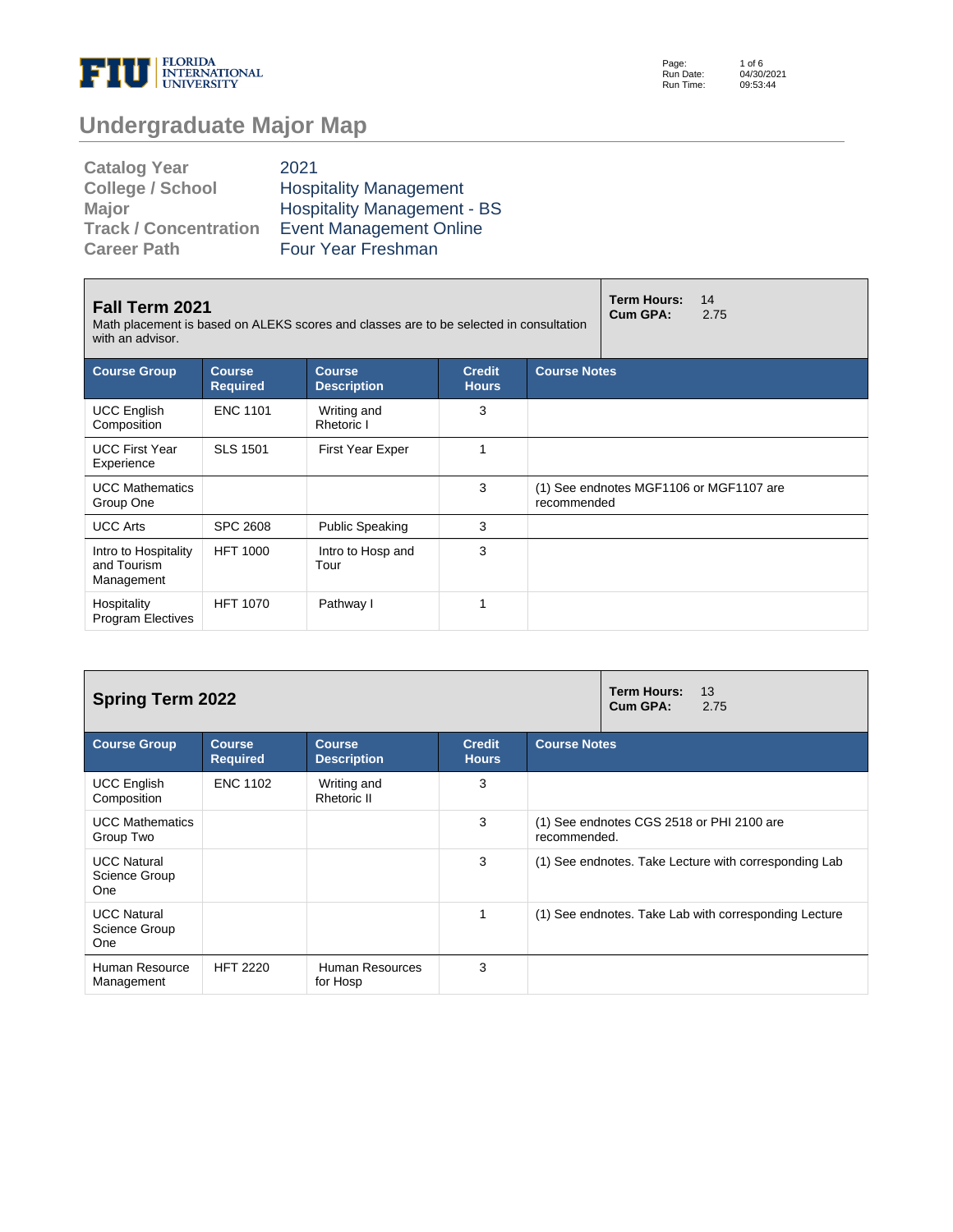

| <b>Summer Term 2022</b><br>Use this semester to catch up on coursework and/or satisfy the 9 credits summer<br>requirement (if needed). (3) See endnotes |                                  |                                     |                               |                     |                      | -6<br>2.75 |
|---------------------------------------------------------------------------------------------------------------------------------------------------------|----------------------------------|-------------------------------------|-------------------------------|---------------------|----------------------|------------|
| <b>Course Group</b>                                                                                                                                     | <b>Course</b><br><b>Required</b> | <b>Course</b><br><b>Description</b> | <b>Credit</b><br><b>Hours</b> | <b>Course Notes</b> |                      |            |
| <b>UCC Social</b><br>Science Group<br><b>One</b>                                                                                                        |                                  |                                     | 3                             |                     | AMH 2020 recommended |            |
| <b>General Electives</b>                                                                                                                                |                                  |                                     | 3                             |                     |                      |            |

| Fall Term 2022<br>May use UCC Humanities with Writing course to satisfy the Global Learning requirement.<br>(2) See endnotes |                                  | <b>Term Hours:</b><br>13<br>Cum GPA:<br>2.75 |                               |                                                       |                                                                                                                                             |  |  |
|------------------------------------------------------------------------------------------------------------------------------|----------------------------------|----------------------------------------------|-------------------------------|-------------------------------------------------------|---------------------------------------------------------------------------------------------------------------------------------------------|--|--|
| <b>Course Group</b>                                                                                                          | <b>Course</b><br><b>Required</b> | <b>Course</b><br><b>Description</b>          | <b>Credit</b><br><b>Hours</b> | <b>Course Notes</b>                                   |                                                                                                                                             |  |  |
| Accounting                                                                                                                   | <b>HFT 2401</b>                  | Accounting for<br>Hosp                       | 3                             |                                                       |                                                                                                                                             |  |  |
| <b>UCC Humanities -</b><br>Group Two                                                                                         |                                  |                                              | 3                             | May select a course that meets the GRW requirement    |                                                                                                                                             |  |  |
| <b>UCC Natural</b><br>Science - Group<br>Two                                                                                 |                                  |                                              | 3                             | (1) See endnotes. Take Lecture with corresponding Lab |                                                                                                                                             |  |  |
| <b>UCC Natural</b><br>Science - Group<br>Two                                                                                 |                                  |                                              | 1                             |                                                       | (1) See endnotes. Take Lab with corresponding Lecture                                                                                       |  |  |
| Economics                                                                                                                    | ECO 2023                         | <b>Principles Microeco</b>                   | 3                             |                                                       | Also satisfies UCC Social Science Group 2. (1) See<br>endnotes Also satisfies UCC Foundations of Social Inquiry<br>course. (1) See endnotes |  |  |

| <b>Spring Term 2023</b>                                     |                                  |                                     |                               |                     | Term Hours:<br>Cum GPA: | 15<br>2.75 |
|-------------------------------------------------------------|----------------------------------|-------------------------------------|-------------------------------|---------------------|-------------------------|------------|
| <b>Course Group</b>                                         | <b>Course</b><br><b>Required</b> | <b>Course</b><br><b>Description</b> | <b>Credit</b><br><b>Hours</b> | <b>Course Notes</b> |                         |            |
| Intro Commercial<br><b>Food Production</b>                  | <b>FSS 3230C</b>                 | Intro Comm Food<br>Serv             | 3                             |                     |                         |            |
| Management<br>Accounting for the<br>Hospitality<br>Industry | <b>HFT 4474</b>                  | Mgmt Acct Hosp<br>Ind               | 3                             |                     |                         |            |
| <b>General Electives</b>                                    |                                  |                                     | 3                             |                     |                         |            |
| Hospitality<br>Information<br>Technology                    | <b>HFT 2441</b>                  | Hospitality Info<br>Tech            | 3                             |                     |                         |            |
| <b>UCC Humanities</b><br>Group One                          |                                  |                                     | 3                             |                     |                         |            |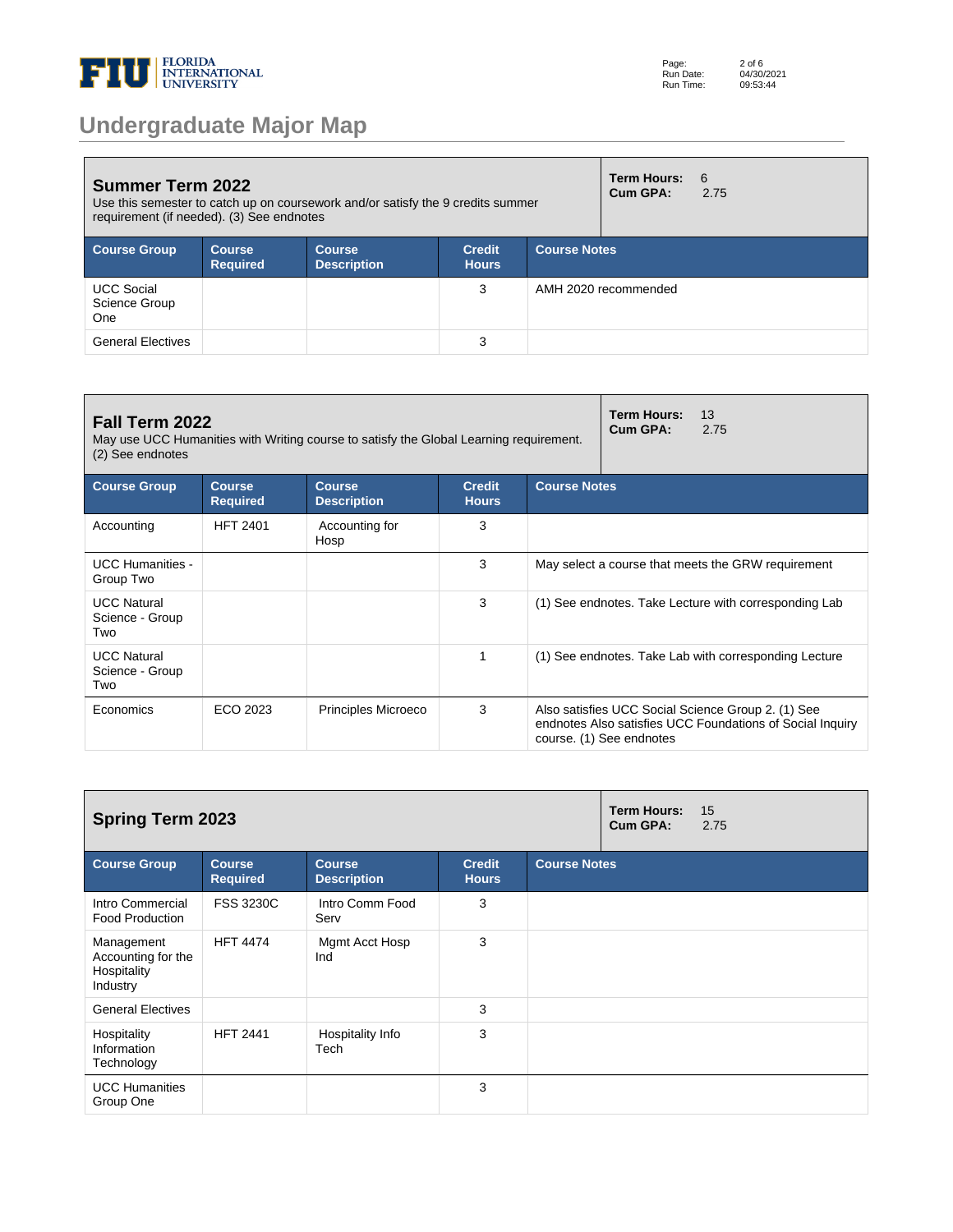

|  |  | <b>Undergraduate Major Map</b> |  |
|--|--|--------------------------------|--|
|  |  |                                |  |

| <b>Summer Term 2023</b><br><b>Hospitality Industry Experience</b><br>Use this semester to catch up on coursework and/or satisfy the 9 credits summer<br>requirement (if needed). (3) See endnotes |                                  |                                     |                               |                     |  | $\overline{7}$<br>2.75 |
|---------------------------------------------------------------------------------------------------------------------------------------------------------------------------------------------------|----------------------------------|-------------------------------------|-------------------------------|---------------------|--|------------------------|
| <b>Course Group</b>                                                                                                                                                                               | <b>Course</b><br><b>Required</b> | <b>Course</b><br><b>Description</b> | <b>Credit</b><br><b>Hours</b> | <b>Course Notes</b> |  |                        |
| Pathways to<br>Hospitality 2                                                                                                                                                                      | <b>HFT 3072</b>                  | PATHWAY II                          | 1                             |                     |  |                        |
| Lodging<br>Operations<br>Control                                                                                                                                                                  | <b>HFT 3453</b>                  | <b>Operations Control</b>           | 3                             |                     |  |                        |
| <b>Financial Analysis</b><br>in the Hospitality<br>Industry                                                                                                                                       | <b>HFT 4464</b>                  | Fin Anal Hosp<br>Indust             | 3                             |                     |  |                        |

| <b>Term Hours:</b><br>Fall Term 2023<br>Cum GPA:<br>HFT3503 may be used to satisfy the Global Learning requirement. (2) See endnotes<br><b>Hospitality Industry Experience</b> |                                  |                                     |                               |                     |  | 15<br>2.75 |  |
|--------------------------------------------------------------------------------------------------------------------------------------------------------------------------------|----------------------------------|-------------------------------------|-------------------------------|---------------------|--|------------|--|
| <b>Course Group</b>                                                                                                                                                            | <b>Course</b><br><b>Required</b> | <b>Course</b><br><b>Description</b> | <b>Credit</b><br><b>Hours</b> | <b>Course Notes</b> |  |            |  |
| Advanced Food<br>Production<br>Management                                                                                                                                      | <b>FSS 4234C</b>                 | Adv Food Prod                       | 3                             |                     |  |            |  |
| Restaurant<br>Management                                                                                                                                                       | <b>HFT 3263</b>                  | <b>Restaurant Mgmt</b>              | 3                             |                     |  |            |  |
| Hospitality<br>Marketing<br><b>Strategies</b>                                                                                                                                  | <b>HFT 3503</b>                  | <b>Hosptly Mktg Mgmt</b>            | 3                             |                     |  |            |  |
| Event<br>Management                                                                                                                                                            | <b>HFT 3754</b>                  | Intro to Events Mgt.                | 3                             |                     |  |            |  |
| <b>General Electives</b>                                                                                                                                                       |                                  |                                     | 3                             |                     |  |            |  |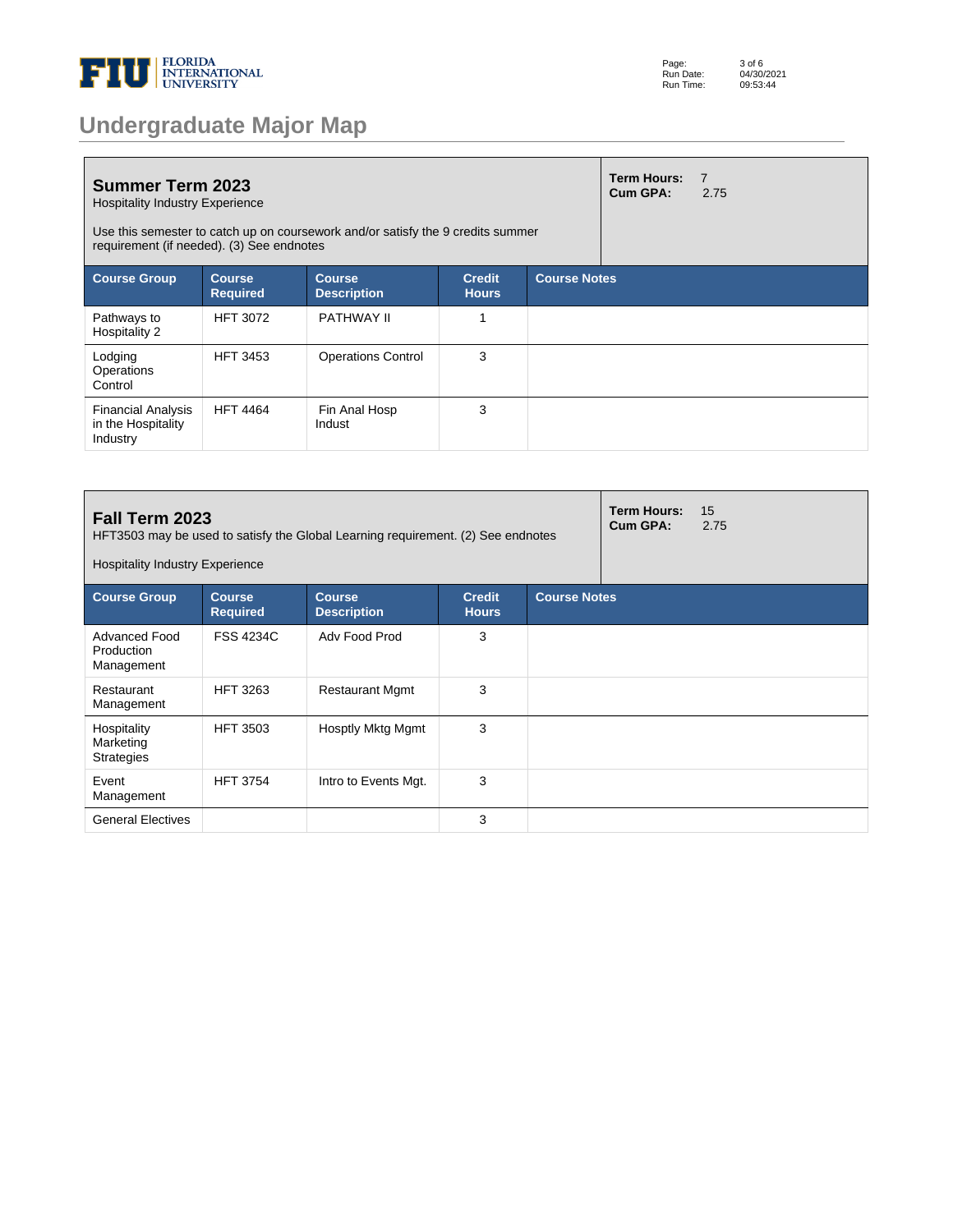

| Page:     | 4 of 6     |
|-----------|------------|
| Run Date: | 04/30/2021 |
| Run Time: | 09:53:44   |

# **Undergraduate Major Map**

| <b>Spring Term 2024</b><br><b>Hospitality Industry Experience</b> |                                  |                                     |                               |                     |  | 15<br>2.75 |
|-------------------------------------------------------------------|----------------------------------|-------------------------------------|-------------------------------|---------------------|--|------------|
| <b>Course Group</b>                                               | <b>Course</b><br><b>Required</b> | <b>Course</b><br><b>Description</b> | <b>Credit</b><br><b>Hours</b> | <b>Course Notes</b> |  |            |
| Law for the<br>Hospitality<br>Industry                            | <b>HFT 3603</b>                  | <b>Hospitality Law</b>              | 3                             |                     |  |            |
| Event<br>Management                                               | <b>HFT 3741</b>                  | <b>Planning Meetings</b>            | 3                             |                     |  |            |
| Hospitality<br><b>Facilities</b><br>Management                    | <b>HFT 4323</b>                  | Hosp Facil Environ<br>System        | 3                             |                     |  |            |
| <b>General Electives</b>                                          |                                  |                                     | 3                             |                     |  |            |
| Hospitality<br>Analytics and<br>Revenue<br>Management             | <b>HFT 4413</b>                  | Hosp Analytics &<br>Rev Mgt         | 3                             |                     |  |            |

| <b>Summer Term 2024</b><br>Use this semester to catch up on coursework and/or satisfy the 9 credits summer<br>requirement (if needed). (3) See endnotes |                                  |                                     |                               |                     |  | $\overline{7}$<br>2.75 |
|---------------------------------------------------------------------------------------------------------------------------------------------------------|----------------------------------|-------------------------------------|-------------------------------|---------------------|--|------------------------|
| <b>Course Group</b>                                                                                                                                     | <b>Course</b><br><b>Required</b> | <b>Course</b><br><b>Description</b> | <b>Credit</b><br><b>Hours</b> | <b>Course Notes</b> |  |                        |
| <b>Additional Event</b><br>Management<br>Course                                                                                                         | <b>HFT 3753</b>                  | Conv & Trd Shw<br>Mgmt              | 3                             |                     |  |                        |
| Advanced<br>Internship                                                                                                                                  | <b>HFT 4945</b>                  | Adv Intern Hsptly                   |                               |                     |  |                        |
| Hospitality<br><b>Program Electives</b>                                                                                                                 |                                  |                                     | 3                             |                     |  |                        |

| Fall Term 2024<br>HFT4323 may be used to satisfy the Global Learning requirement. (2) See endnotes<br><b>Hospitality Industry Experience</b> |                                  |                                     |                               |                     | <b>Term Hours:</b><br>Cum GPA: | 15<br>2.75 |
|----------------------------------------------------------------------------------------------------------------------------------------------|----------------------------------|-------------------------------------|-------------------------------|---------------------|--------------------------------|------------|
| <b>Course Group</b>                                                                                                                          | <b>Course</b><br><b>Required</b> | <b>Course</b><br><b>Description</b> | <b>Credit</b><br><b>Hours</b> | <b>Course Notes</b> |                                |            |
| Hospitality<br><b>Program Electives</b>                                                                                                      |                                  |                                     | 3                             |                     |                                |            |
| Hospitality<br><b>Program Electives</b>                                                                                                      |                                  |                                     | 3                             |                     |                                |            |
| Senior Seminar                                                                                                                               | <b>HFT 4294</b>                  | Sr. Sem. Hosp.<br>Mgmt.             | 3                             |                     |                                |            |
| Event<br>Management                                                                                                                          | <b>HFT 4757</b>                  | <b>Advanced Events</b><br>Mgt       | 3                             |                     |                                |            |
| Hospitality<br><b>Program Electives</b>                                                                                                      |                                  |                                     | 3                             |                     |                                |            |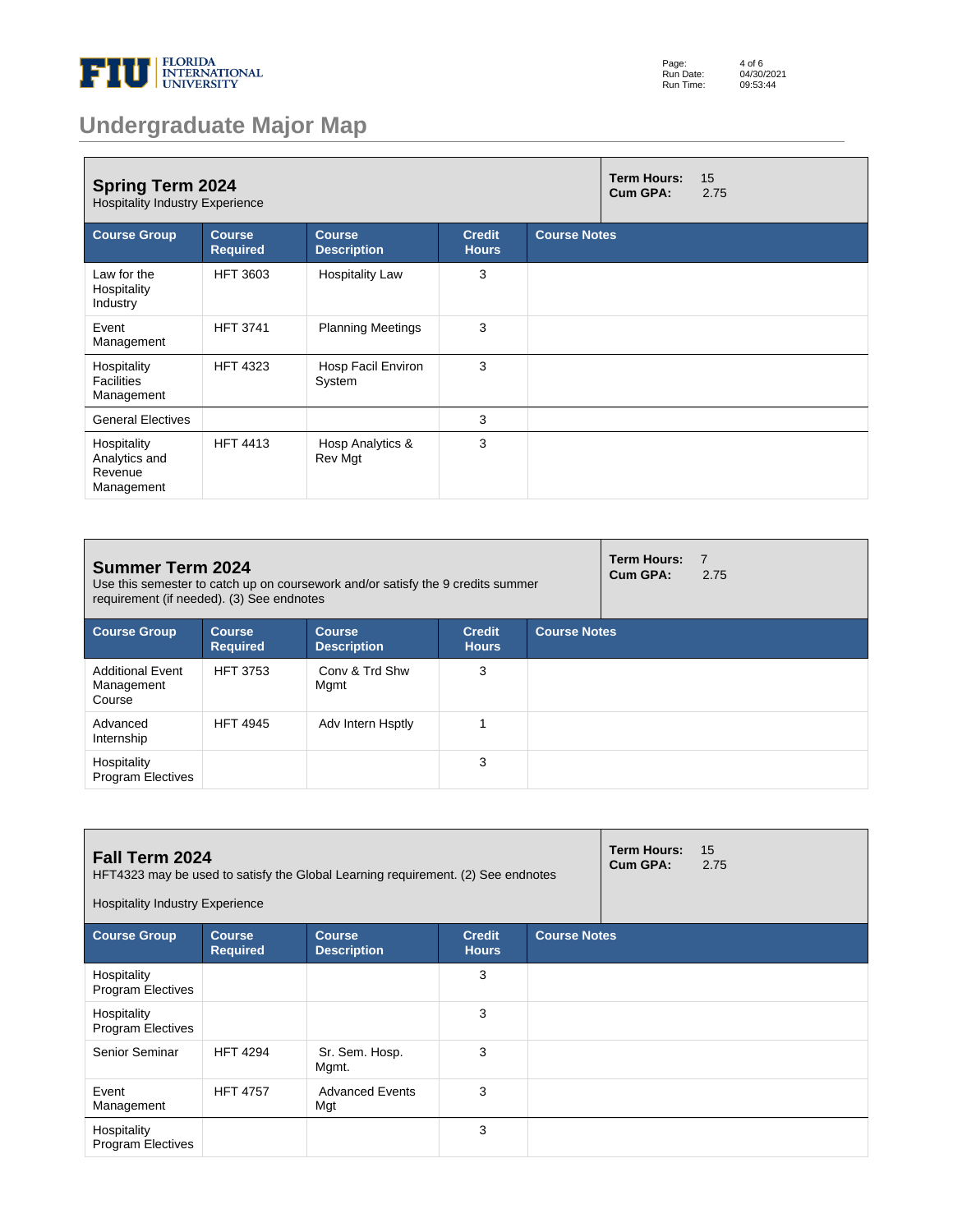

### **Undergraduate Major Map**

| <b>Spring Term 2025</b> | <sup>1</sup> Cum GPA: | 2.75 |
|-------------------------|-----------------------|------|
|                         |                       |      |

| <b>Summer Term 2025</b><br>Use this semester to catch up on coursework and/or satisfy the 9 credits summer<br>requirement (if needed). (3) See endnotes | Cum GPA: | 2.75 |
|---------------------------------------------------------------------------------------------------------------------------------------------------------|----------|------|
|---------------------------------------------------------------------------------------------------------------------------------------------------------|----------|------|

#### **General Requirements**

\*Critical Indicator is the minimum grade indicated in specific courses to demonstrate proficiency and progress in major. Earning less than the minimum grade is a trigger for a conversation with advisor\*

GENERAL UNIVERSITY REQUIREMENTS

See your Panther Degree Audit (PDA) for a real-time update on your academic career progress and additional information on University and major requirements at http://my.fiu.edu.

(1) UCC: Students must meet the University Core Curriculum (UCC) requirements. For a full list of UCC courses, see http://undergrad.fiu.edu/advising/university-core-curriculum.html or speak with your advisor. Students requesting to be transient must receive permission from the Dean of Undergraduate Education.

(2) Global Learning: Freshmen entering FIU Summer B 2010 or later must take at least two Global Learning (GL) designated courses at FIU. See http://goglobal.fiu.edu. Courses must be:

- 1 GL foundation course, which must be taken from the University Core Curriculum (UCC).

- 1 GL discipline-specific course (3000/4000 level)

(3) Summer Hours Requirement: All students entering FIU or any university within the State University System (SUS) of Florida with fewer than 60 credit hours are required to earn at least nine credit hours prior to graduation by attending one or more summer terms at a university in the SUS.

(4) Gordon Rule: All Gordon Rule courses (i.e., UCC Communication, UCC Mathematics, and Gordon Rule with Writing (GRW) courses) must be completed with a minimum grade of ""C."" This requirement must be fulfilled within the first 60 credits. Students are required to complete at least two Gordon Rule with Writing (GRW) designated courses.

(5) Foreign Language Requirement for Graduation (FLENT/FLEX): A student who did not complete two years of the same foreign language in high school or at a post-secondary institution must successfully complete 8-10 credit hours of instruction in one foreign language prior to graduation. Exceptions include appropriate CLEP, AP, IB, TOEFL, or transfer credit. Contact your advisor for more information.

(6) UCC Mathematics: Math courses are categorized into either Group One or Group Two. One math course from each group is required unless the first math taken is from Group Two and has an immediate prerequisite in Group One. In this case, students will take two Math courses from Group Two. However, one of the two Math courses must have a MAC, MGF, or MTG prefix.

School of Hospitality and Tourism Management Selected Major Requirements:

Industry Experience Requirement: 1300 hours - A total of 1300 documented hours of hospitality/ tourism related practical training work experience is required. This includes 300 hours in HFT 4945 Advanced Internship. A minimum of 800 hours must be completed while enrolled in the degree program at FIU. The Advanced Internship must be track-related and approved by an advisor. Work experience documentation is required. Students with extensive industry management experience may apply for a waiver of the 1000 hour work experience and